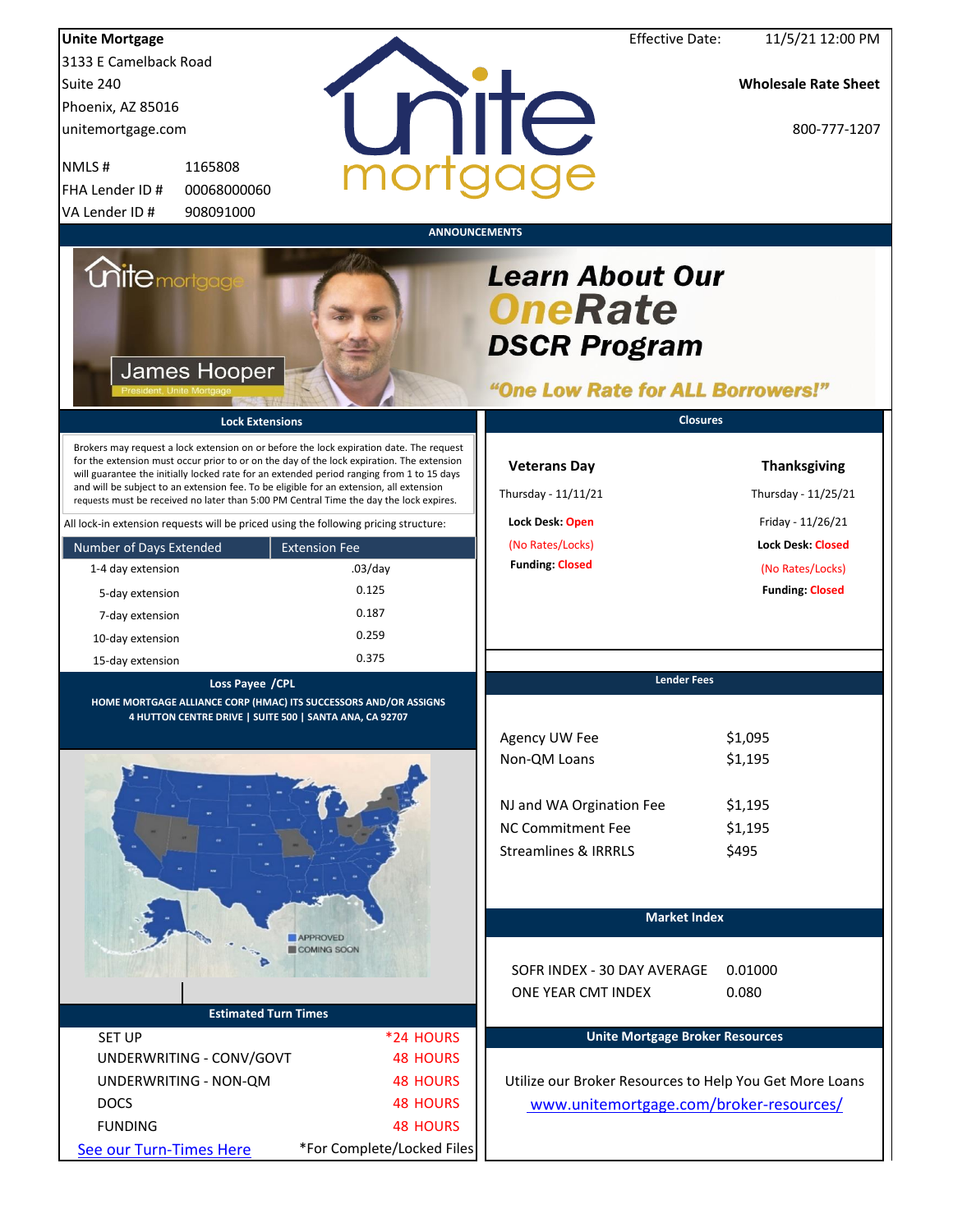

**Lock Desk**

[locks@unitemtg.com](mailto:locks@unitemtg.com)

File Update: 05-Nov-2021

Lock Hours: 9:00 A.M. - 3:00 P.M. PST

Effective Date: 5-Nov-2021

# **EZY ONE RATE**

Price Change Effective: 9:00 AM PST

# **RATE 30YR FIX HIGHLIGHTS**

| <b>Credit</b>                       | $720+$                        |  |
|-------------------------------------|-------------------------------|--|
| <b>Product</b>                      | 30 yr fixed Full Amortization |  |
| 200,001-1.5MM<br><b>Loan Amount</b> |                               |  |
| $+1.100$<br><b>DSCR</b>             |                               |  |
|                                     | Purchase 70%                  |  |
| <b>Purpose</b>                      | Rate-Term 70%                 |  |
|                                     | Cash-Out 65%                  |  |
| Occupancy                           | Non Owner Occupied            |  |
| <b>ACH</b>                          | Required                      |  |
| <b>PPP</b>                          | 5 Years                       |  |
| <b>Reserves</b>                     | 12 Month PITIA                |  |
| <b>Escrows</b>                      | Required                      |  |

### **No Hits for LLPAs !!!**

## **EZY PRIME PLUS**

| <b>30 DAY PRICING</b> |                |          |  |  |
|-----------------------|----------------|----------|--|--|
| <b>RATE</b>           | <b>5/6 ARM</b> | 30YR FIX |  |  |
| 5.875                 | 104.6250       | 104.3750 |  |  |
| 5.750                 | 104.3750       | 104.1250 |  |  |
| 5.625                 | 104.1250       | 103.8750 |  |  |
| 5.500                 | 103.8750       | 103.6250 |  |  |
| 5.375                 | 103.6250       | 103.3750 |  |  |
| 5.250                 | 103.3750       | 103.1250 |  |  |
| 5.125                 | 103.1250       | 102.8750 |  |  |
| 5.000                 | 102.8750       | 102.6250 |  |  |
| 4.875                 | 102.6250       | 102.3750 |  |  |
| 4.750                 | 102.2500       | 102,0000 |  |  |
| 4.625                 | 101.8750       | 101.6250 |  |  |
| 4.500                 | 101.5000       | 101.2500 |  |  |
| 4.375                 | 101.1250       | 100.8750 |  |  |
| 4.250                 | 100.6250       | 100.3750 |  |  |
| 4.125                 | 100.1250       | 99.8750  |  |  |
| 4.000                 | 99.6250        | 99.3750  |  |  |
| 3.875                 | 99.1250        | 98.8750  |  |  |
| 3.750                 | 98.6250        | 98.3750  |  |  |

| MAX PRICING (Lower of Price or Premium) |          |  |
|-----------------------------------------|----------|--|
| No Prepay - Hard                        | 100.5000 |  |
| 1yr Prepay - Hard                       | 100.7500 |  |
| 2yr Prepay - Hard                       | 101.0000 |  |
| 3yr Prepay - Hard                       | 101.2500 |  |
| 4yr Prepay - Hard                       | 101.5000 |  |
| 5yr Prepay - Hard                       | 101.7500 |  |

| <b>ARM MARGIN</b> |             |  |
|-------------------|-------------|--|
| 5.000             | <b>SOFR</b> |  |
|                   |             |  |

| <b>LOCK FEES</b>        |         |  |
|-------------------------|---------|--|
| Relock Fee:             | .250    |  |
| Extension Fee Per Diem: | .030    |  |
| <b>Extension Max:</b>   | 15 Days |  |

| <b>30 DAY PRICING</b><br><b>PRICING ADJUSTMENTS</b> |                         |                                         |                                 |                      |         |                   |          |          |          |          |
|-----------------------------------------------------|-------------------------|-----------------------------------------|---------------------------------|----------------------|---------|-------------------|----------|----------|----------|----------|
| <b>RATE</b>                                         | <b>5/6 ARM</b>          | 30YR FIX                                | LTV                             |                      |         |                   |          |          |          |          |
| 5.875                                               | 104.6250                | 104.3750                                | Documentation                   | <b>Credit Score</b>  |         | 00.01-50 50.01-55 | 55.01-60 | 60.01-65 | 65.01-70 | 70.01-75 |
| 5.750                                               | 104.3750                | 104.1250                                |                                 | $\geq 780$           | (0.250) | (0.375)           | (0.500)  | (0.625)  | (0.875)  | (1.125)  |
| 5.625                                               | 104.1250                | 103.8750                                |                                 | 760 - 779            | (0.375) | (0.375)           | (0.625)  | (0.875)  | (1.000)  | (1.375)  |
| 5.500                                               | 103.8750                | 103.6250                                |                                 | 740 - 759            | (0.375) | (0.500)           | (0.750)  | (1.000)  | (1.250)  | (1.625)  |
| 5.375                                               | 103.6250                | 103.3750                                | <b>DSCR</b>                     | 720 - 739            | (0.500) | (0.625)           | (0.875)  | (1.125)  | (1.500)  | (2.000)  |
| 5.250                                               | 103.3750                | 103.1250                                |                                 | $700 - 719$          | (0.625) | (0.750)           | (1.000)  | (1.375)  | (1.875)  | $\#N/A$  |
| 5.125                                               | 103.1250                | 102.8750                                |                                 | 680 - 699            | (0.875) | (1.000)           | (1.250)  | (1.750)  | #N/A     | $\#N/A$  |
| 5.000                                               | 102.8750                | 102.6250                                |                                 | $660 - 679$          | (1.375) | (1.500)           | (1.625)  | (2.250)  | $\#N/A$  | $\#N/A$  |
| 4.875                                               | 102.6250                | 102.3750                                |                                 | 5/6 40yr ARM SOFR    | (0.250) | (0.250)           | (0.250)  | (0.250)  | (0.250)  | (0.250)  |
| 4.750                                               | 102.2500                | 102.0000                                | Product                         | 40yr Fixed           | (0.250) | (0.250)           | (0.250)  | (0.250)  | (0.250)  | (0.250)  |
| 4.625                                               | 101.8750                | 101.6250                                |                                 | Interest-Only        | (0.250) | (0.250)           | (0.375)  | (0.500)  | (0.625)  | (0.750)  |
| 4.500                                               | 101.5000                | 101.2500                                |                                 | 150,000-200k         | (0.500) | (0.500)           | (0.500)  | (0.500)  | (0.500)  | (0.750)  |
| 4.375                                               | 101.1250                | 100.8750                                |                                 | 200,001-300k         | 0.000   | 0.000             | 0.000    | 0.000    | (0.250)  | (0.250)  |
| 4.250                                               | 100.6250                | 100.3750                                |                                 | 300,001-1.0m         | 0.000   | 0.000             | 0.000    | 0.000    | 0.000    | 0.000    |
| 4.125                                               | 100.1250                | 99.8750                                 | <b>Loan Amount</b>              | 1,000,001-1.5m       | (0.250) | (0.250)           | (0.250)  | (0.250)  | (0.250)  | (0.250)  |
| 4.000                                               | 99.6250                 | 99.3750                                 |                                 | 1,500,001-2.0m       | (0.500) | (0.500)           | (0.500)  | $\#N/A$  | $\#N/A$  | $\#N/A$  |
| 3.875                                               | 99.1250                 | 98.8750                                 |                                 | 2,000,001-2.5m       | (0.750) | (0.750)           | (0.750)  | $\#N/A$  | $\#N/A$  | $\#N/A$  |
| 3.750                                               | 98.6250                 | 98.3750                                 |                                 | 2,500,001-3.0m       | (0.750) | (0.750)           | (0.750)  | $\#N/A$  | $\#N/A$  | #N/A     |
|                                                     |                         |                                         |                                 | $DSCR \geq 1.5$      | 0.250   | 0.250             | 0.250    | 0.250    | 0.250    | 0.250    |
|                                                     |                         | MAX PRICING (Lower of Price or Premium) | <b>DSCR</b>                     | DSCR 1.25-1.49       | 0.250   | 0.250             | 0.250    | 0.250    | 0.250    | 0.250    |
| No Prepay - Hard                                    |                         | 100.5000                                |                                 | DSCR 1.10-1.24       | 0.000   | 0.000             | 0.000    | 0.000    | 0.000    | 0.000    |
| 1yr Prepay - Hard                                   |                         | 100.7500                                | <b>Purpose</b>                  | Cash-Out             | (0.250) | (0.375)           | (0.375)  | (0.375)  | $\#N/A$  | $\#N/A$  |
| 2yr Prepay - Hard                                   |                         | 101.0000                                |                                 | Condo-Warrantable    | (0.250) | (0.250)           | (0.250)  | (0.250)  | (0.500)  | (0.500)  |
| 3yr Prepay - Hard                                   |                         | 101.2500                                | <b>Property Type</b>            | Condo-NonWarrantable | (0.500) | (0.500)           | (0.500)  | (0.500)  | $\#N/A$  | #N/A     |
| 4yr Prepay - Hard                                   |                         | 101.5000                                |                                 | 2-4 Unit             | (0.250) | (0.250)           | (0.250)  | (0.250)  | #N/A     | #N/A     |
| 5yr Prepay - Hard                                   |                         | 101.7500                                | <b>Credit / Housing History</b> | 1x30x12              | (0.750) | (0.750)           | (0.750)  | (0.750)  | (0.750)  | (0.750)  |
|                                                     |                         |                                         | <b>Other Miscellaneous</b>      | <b>ACH</b>           | 0.125   | 0.125             | 0.125    | 0.125    | 0.125    | 0.125    |
|                                                     | <b>ARM MARGIN</b>       |                                         |                                 | No Escrows (No HPML) | (0.150) | (0.150)           | (0.150)  | (0.150)  | (0.150)  | (0.150)  |
|                                                     | 5.000                   | SOFR                                    |                                 | No Prepay            | (1.500) | (1.500)           | (1.500)  | (1.500)  | (1.500)  | (1.500)  |
|                                                     |                         |                                         |                                 | 1yr Prepay           | (1.000) | (1.000)           | (1.000)  | (1.000)  | (1.000)  | (1.000)  |
|                                                     |                         |                                         | <b>Prepay Penalty</b>           | 2yr Prepay           | (0.500) | (0.500)           | (0.500)  | (0.500)  | (0.500)  | (0.500)  |
|                                                     | <b>LOCK FEES</b>        |                                         |                                 | <b>3yr Prepay</b>    | 0.000   | 0.000             | 0.000    | 0.000    | 0.000    | 0.000    |
|                                                     | Relock Fee:             | .250                                    |                                 | 4yr Prepay           | 0.375   | 0.375             | 0.375    | 0.375    | 0.375    | 0.375    |
|                                                     | Extension Fee Per Diem: | .030                                    |                                 | <b>5yr Prepay</b>    | 0.750   | 0.750             | 0.750    | 0.750    | 0.750    | 0.750    |
|                                                     | <b>Extension Max:</b>   | 15 Days                                 |                                 | 25 Day               | 0.000   | 0.000             | 0.000    | 0.000    | 0.000    | 0.000    |
|                                                     |                         |                                         | <b>Lock Term</b>                | 40 Day               | (0.150) | (0.150)           | (0.150)  | (0.150)  | (0.150)  | (0.150)  |
|                                                     |                         |                                         |                                 | 55 Day               | $\#N/A$ | $\#N/A$           | $\#N/A$  | $\#N/A$  | $\#N/A$  | $\#N/A$  |
|                                                     |                         |                                         |                                 |                      |         |                   |          |          |          |          |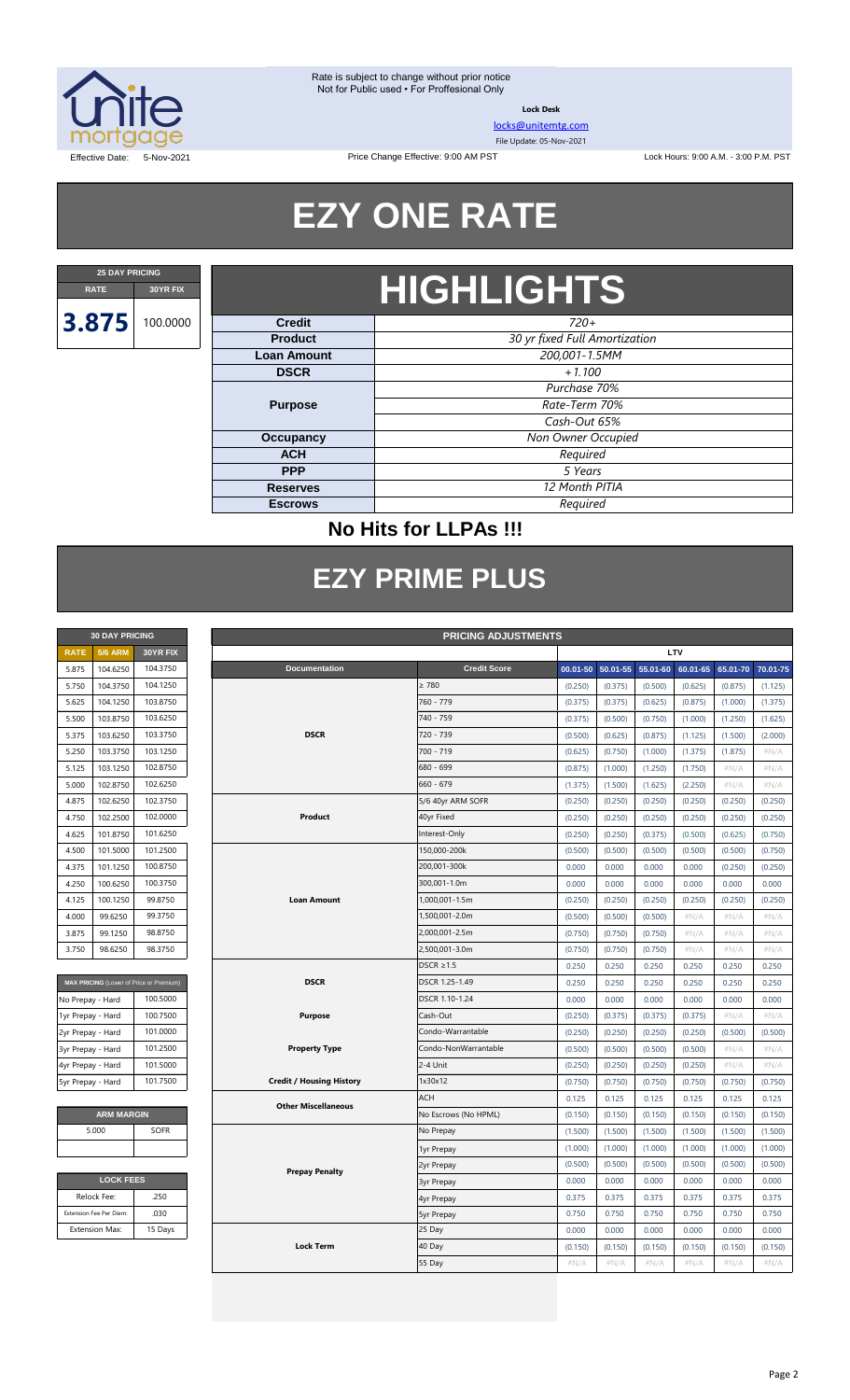

**Lock Desk**

[locks@unitemtg.com](mailto:locks@unitemtg.com)

File Update: 05-Nov-2021

## **EZY PRIME & FOREIGN NATIONAL**

| <b>30 DAY PRICING</b> |                      |          |  |  |  |
|-----------------------|----------------------|----------|--|--|--|
| <b>RATE</b>           | <b>5/6 ARM</b>       | 30YR FIX |  |  |  |
| 6.500                 | 105.1250             | 104.8750 |  |  |  |
| 6.375                 | 104.8750             | 104.6250 |  |  |  |
| 6.250                 | 104.6250             | 104.3750 |  |  |  |
| 6.125                 | 104.3750             | 104.1250 |  |  |  |
| 6.000                 | 104.1250             | 103.8750 |  |  |  |
| 5.875                 | 103.8750             | 103.6250 |  |  |  |
| 5.750                 | 103.6250             | 103.3750 |  |  |  |
| 5.625                 | 103.3750             | 103.1250 |  |  |  |
| 5.500                 | 103.1250             | 102.8750 |  |  |  |
| 5.375                 | 102.8750             | 102.6250 |  |  |  |
| 5.250                 | 102.6250             | 102.3750 |  |  |  |
| 5.125                 | 102.3750             | 102.1250 |  |  |  |
| 5.000                 | 101.8750<br>102.1250 |          |  |  |  |
| 4.875                 | 101.8750             | 101.6250 |  |  |  |
| 4.750                 | 101.5000             | 101.2500 |  |  |  |
| 4.625                 | 101.1250             | 100.8750 |  |  |  |
| 4.500                 | 100.7500             | 100.5000 |  |  |  |
| 4.375                 | 100.3750             | 100.1250 |  |  |  |
| 4.250                 | 100.0000             | 99.7500  |  |  |  |

| MAX PRICING (Lower of Price or Premium) |          |  |
|-----------------------------------------|----------|--|
| No Prepay - Hard                        | 100.7500 |  |
| 1yr Prepay - Hard                       | 101.0000 |  |
| 2yr Prepay - Hard                       | 101.2500 |  |
| 3yr Prepay - Hard                       | 101.5000 |  |
| 4yr Prepay - Hard                       | 101.7500 |  |
| 5yr Prepay - Hard                       | 102,0000 |  |

| <b>ARM MARGIN</b> |      |  |
|-------------------|------|--|
| 5.000             | SOFR |  |

| <b>LOCK FEES</b>        |         |  |
|-------------------------|---------|--|
| Relock Fee:             | 250     |  |
| Extension Fee Per Diem: | .030    |  |
| <b>Extension Max:</b>   | 15 Days |  |

|                   | <b>30 DAY PRICING</b>                                                   |             |                                 | <b>PRICING ADJUSTMENTS</b> |         |                   |          |          |          |          |          |
|-------------------|-------------------------------------------------------------------------|-------------|---------------------------------|----------------------------|---------|-------------------|----------|----------|----------|----------|----------|
| <b>RATE</b>       | <b>5/6 ARM</b>                                                          | 30YR FIX    |                                 |                            |         |                   |          | LTV      |          |          |          |
| 6.500             | 105.1250                                                                | 104.8750    | Documentation                   | <b>Credit Score</b>        |         | 00.01-50 50.01-55 | 55.01-60 | 60.01-65 | 65.01-70 | 70.01-75 | 75.01-80 |
| 6.375             | 104.8750                                                                | 104.6250    |                                 | $\geq 780$                 | (0.250) | (0.375)           | (0.500)  | (0.625)  | (0.875)  | (1.125)  | (1.750)  |
| 6.250             | 104.6250                                                                | 104.3750    |                                 | 760 - 779                  | (0.375) | (0.375)           | (0.625)  | (0.875)  | (1.000)  | (1.375)  | (2.000)  |
| 6.125             | 104.3750                                                                | 104.1250    |                                 | 740 - 759                  | (0.375) | (0.500)           | (0.750)  | (1.000)  | (1.250)  | (1.625)  | (2.250)  |
| 6.000             | 104.1250                                                                | 103.8750    |                                 | 720 - 739                  | (0.500) | (0.625)           | (0.875)  | (1.125)  | (1.500)  | (2.000)  | (2.750)  |
| 5.875             | 103.8750                                                                | 103.6250    | <b>DSCR</b>                     | 700 - 719                  | (0.625) | (0.750)           | (1.000)  | (1.375)  | (1.875)  | (2.500)  | (3.500)  |
| 5.750             | 103.6250                                                                | 103.3750    |                                 | 680 - 699                  | (0.875) | (1.000)           | (1.250)  | (1.750)  | (2.250)  | (3.000)  | (3.875)  |
| 5.625             | 103.3750                                                                | 103.1250    |                                 | $660 - 679$                | (1.375) | (1.500)           | (1.625)  | (2.250)  | (3.125)  | (3.750)  | (4.500)  |
| 5.500             | 103.1250                                                                | 102.8750    |                                 | 640 - 659                  | (1.875) | (2.000)           | (2.125)  | (2.750)  | (3.625)  | (4.750)  | $\#N/A$  |
| 5.375             | 102.8750                                                                | 102.6250    |                                 | 620 - 639                  | (2.375) | (2.500)           | (2.625)  | (3.250)  | (4.125)  | $\#N/A$  | $\#N/A$  |
| 5.250             | 102.6250                                                                | 102.3750    |                                 | 5/6 30yr ARM SOFR          | 0.000   | 0.000             | 0.000    | 0.000    | 0.000    | 0.000    | 0.000    |
| 5.125             | 102.3750                                                                | 102.1250    |                                 | 7/6 30yr ARM SOFR          | (0.250) | (0.250)           | (0.250)  | (0.250)  | (0.250)  | (0.250)  | (0.250)  |
| 5.000             | 102.1250                                                                | 101.8750    | Product                         | 5/6 40yr ARM SOFR          | (0.250) | (0.250)           | (0.250)  | (0.250)  | (0.250)  | (0.250)  | (0.250)  |
| 4.875             | 101.8750                                                                | 101.6250    |                                 | 7/6 40yr ARM SOFR          | (0.500) | (0.500)           | (0.500)  | (0.500)  | (0.500)  | (0.500)  | (0.500)  |
| 4.750             | 101.5000                                                                | 101.2500    |                                 | 40yr Fixed                 | (0.250) | (0.250)           | (0.250)  | (0.250)  | (0.250)  | (0.250)  | (0.250)  |
| 4.625             | 101.1250                                                                | 100.8750    |                                 | Interest-Only              | (0.250) | (0.250)           | (0.375)  | (0.500)  | (0.625)  | (0.750)  | (1.000)  |
| 4.500             | 100.7500                                                                | 100.5000    |                                 | 150,000-200k               | (0.500) | (0.500)           | (0.500)  | (0.500)  | (0.500)  | (0.750)  | (0.750)  |
| 4.375             | 100.3750                                                                | 100.1250    |                                 | 200,001-300k               | 0.000   | 0.000             | 0.000    | 0.000    | (0.250)  | (0.250)  | (0.500)  |
| 4.250             | 100.0000                                                                | 99.7500     |                                 | 300,001-1.0m               | 0.000   | 0.000             | 0.000    | 0.000    | 0.000    | 0.000    | 0.000    |
|                   |                                                                         |             | Loan Amount                     | 1,000,001-1.5m             | (0.250) | (0.250)           | (0.250)  | (0.250)  | (0.250)  | (0.250)  | (0.500)  |
|                   | MAX PRICING (Lower of Price or Premium)<br>100.7500<br>No Prepay - Hard |             |                                 | 1,500,001-2.0m             | (0.500) | (0.500)           | (0.500)  | (0.500)  | $\#N/A$  | $\#N/A$  | #N/A     |
|                   |                                                                         |             |                                 | 2,000,001-2.5m             | (0.750) | (0.750)           | (0.750)  | (0.750)  | $\#N/A$  | $\#N/A$  | $\#N/A$  |
| 1yr Prepay - Hard |                                                                         | 101.0000    |                                 | 2,500,001-3.0m             | (0.750) | (0.750)           | (0.750)  | (0.750)  | $\#N/A$  | $\#N/A$  | $\#N/A$  |
| 2yr Prepay - Hard |                                                                         | 101.2500    |                                 | $DSCR \geq 1.5$            | 0.250   | 0.250             | 0.250    | 0.250    | 0.250    | 0.250    | 0.250    |
| 3yr Prepay - Hard |                                                                         | 101.5000    |                                 | DSCR 1.25-1.49             | 0.250   | 0.250             | 0.250    | 0.250    | 0.250    | 0.250    | 0.250    |
| 4yr Prepay - Hard |                                                                         | 101.7500    | <b>DSCR</b>                     | DSCR 1.10-1.24             | 0.000   | 0.000             | 0.000    | 0.000    | 0.000    | 0.000    | 0.000    |
| 5yr Prepay - Hard |                                                                         | 102.0000    |                                 | DSCR 1.00-1.09             | (0.250) | (0.250)           | (0.375)  | (0.375)  | (0.500)  | (0.500)  | (0.750)  |
|                   |                                                                         |             |                                 | DSCR 0.75-0.99             | (1.500) | (1.500)           | (1.625)  | (1.625)  | (1.750)  | (1.750)  | $\#N/A$  |
|                   | <b>ARM MARGIN</b>                                                       |             | <b>Purpose</b>                  | Cash-Out                   | (0.250) | (0.375)           | (0.375)  | (0.375)  | (0.500)  | (0.625)  | $\#N/A$  |
|                   | 5.000                                                                   | <b>SOFR</b> |                                 | Condo-Warrantable          | (0.250) | (0.250)           | (0.250)  | (0.250)  | (0.500)  | (0.500)  | (0.500)  |
|                   |                                                                         |             | <b>Property Type</b>            | Condo-NonWarrantable       | (0.500) | (0.500)           | (0.500)  | (0.500)  | (0.750)  | $\#N/A$  | $\#N/A$  |
|                   | <b>LOCK FEES</b>                                                        |             |                                 | 2-4Unit                    | (0.250) | (0.250)           | (0.250)  | (0.250)  | (0.500)  | (0.500)  | (0.500)  |
|                   | Relock Fee:                                                             | .250        |                                 | Modular                    | (1.000) | (1.000)           | (1.000)  | (1.000)  | (1.000)  | (1.000)  | (1.000)  |
|                   | Extension Fee Per Diem:                                                 | .030        | Citizenship                     | Foreign Nat'l (DSCR Only)  | (0.750) | (0.750)           | (0.750)  | (0.750)  | $\#N/A$  | $\#N/A$  | $\#N/A$  |
|                   | <b>Extension Max:</b>                                                   | 15 Days     |                                 | 1x30x12                    | (0.750) | (0.750)           | (0.750)  | (0.750)  | (0.750)  | (0.750)  | (0.750)  |
|                   |                                                                         |             |                                 | Multiple30x12              | (2.250) | (2.250)           | (2.250)  | (2.250)  | (2.250)  | (2.250)  | #N/A     |
|                   |                                                                         |             | <b>Credit / Housing History</b> | FC/SS/DIL/BK7 36-47mo      | (1.000) | (1.000)           | (1.000)  | (1.000)  | (1.000)  | (1.000)  | (1.000)  |
|                   |                                                                         |             |                                 | FC/SS/DIL/BK7 24-35mo      | (1.750) | (1.750)           | (1.750)  | (1.750)  | (1.750)  | (1.750)  | $\#N/A$  |
|                   |                                                                         |             |                                 | BK7 12-23mo                | (2.500) | (2.500)           | (2.500)  | (2.500)  | (2.500)  | (2.500)  | # $N/A$  |
|                   |                                                                         |             |                                 | BK13DC                     | (1.000) | (1.000)           | (1.000)  | (1.000)  | (1.000)  | (1.000)  | (1.000)  |
|                   |                                                                         |             | <b>Other Miscellaneous</b>      | ACH                        | 0.125   | 0.125             | 0.125    | 0.125    | 0.125    | 0.125    | 0.125    |
|                   |                                                                         |             |                                 | Escrows                    | 0.000   | 0.000             | 0.000    | 0.000    | 0.000    | 0.000    | 0.000    |
|                   |                                                                         |             |                                 | No Prepay                  | (1.500) | (1.500)           | (1.500)  | (1.500)  | (1.500)  | (1.500)  | (1.500)  |
|                   |                                                                         |             |                                 | 1yr Prepay                 | (1.000) | (1.000)           | (1.000)  | (1.000)  | (1.000)  | (1.000)  | (1.000)  |
|                   |                                                                         |             | <b>Prepay Penalty</b>           | 2yr Prepay                 | (0.500) | (0.500)           | (0.500)  | (0.500)  | (0.500)  | (0.500)  | (0.500)  |
|                   |                                                                         |             |                                 | <b>3yr Prepay</b>          | 0.000   | 0.000             | 0.000    | 0.000    | 0.000    | 0.000    | 0.000    |
|                   |                                                                         |             |                                 | 4yr Prepay                 | 0.375   | 0.375             | 0.375    | 0.375    | 0.375    | 0.375    | 0.375    |
|                   |                                                                         |             |                                 | 5yr Prepay                 | 0.750   | 0.750             | 0.750    | 0.750    | 0.750    | 0.750    | 0.750    |
|                   |                                                                         |             |                                 | 25 Day                     | 0.000   | 0.000             | 0.000    | 0.000    | 0.000    | 0.000    | 0.000    |
|                   |                                                                         |             | <b>Lock Term</b>                | 40 Day                     | (0.150) | (0.150)           | (0.150)  | (0.150)  | (0.150)  | (0.150)  | (0.150)  |
|                   |                                                                         |             |                                 | 55 Day                     | (0.300) | (0.300)           | (0.300)  | (0.300)  | (0.300)  | (0.300)  | (0.300)  |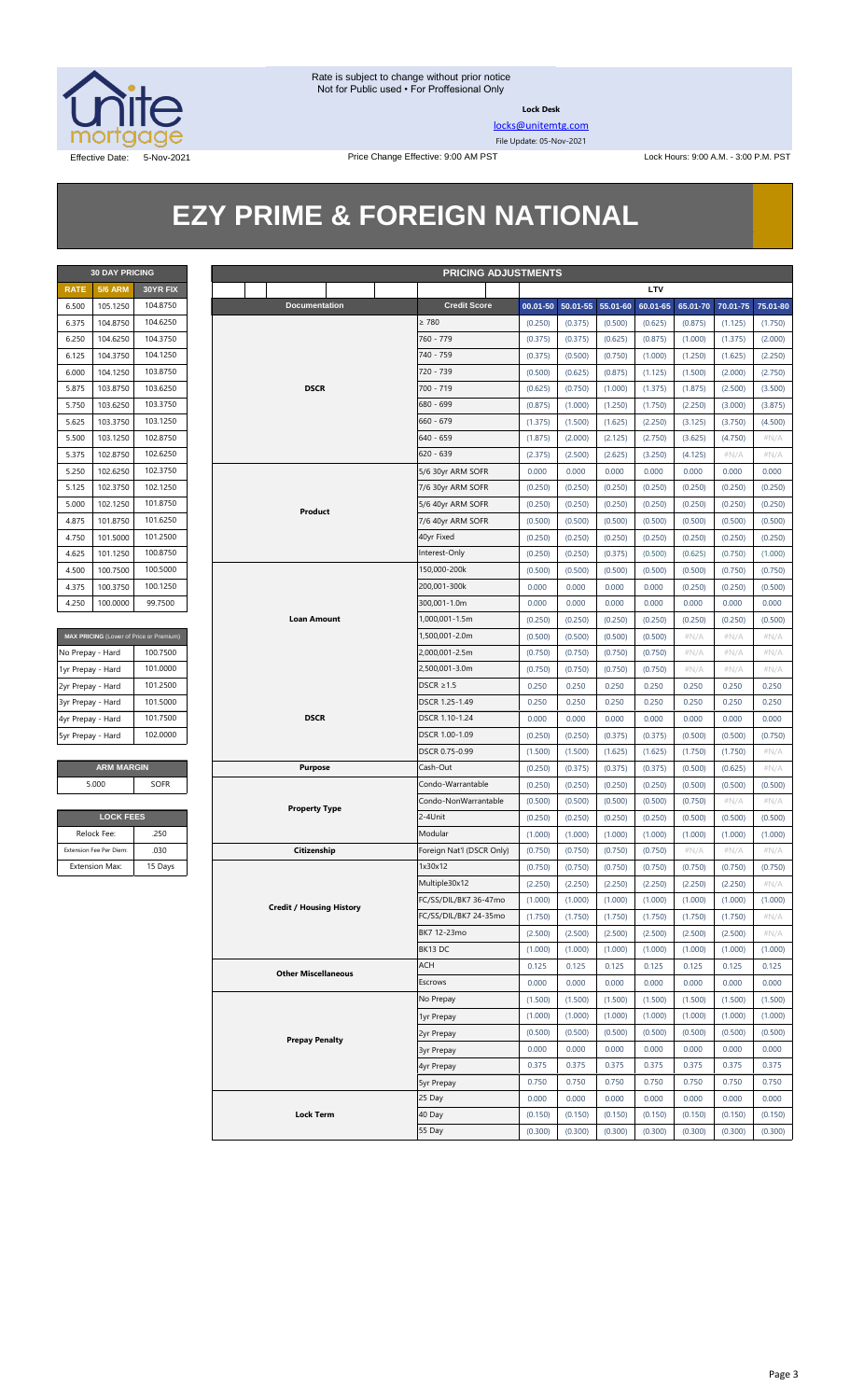

#### [V](https://unitemortgage.com/)isit: https://unitemortgage.com

The pricing engine is the Formal price given, please access it through:

**Quick Pricer:** [https://un](https://unitemortgage.com/broker-resources/price-my-loan/)itemortgage.com/broker-resources/price-my-loan/

### **CALL US TODAY: 800-777-1207**

#### **CONVENTIONAL PRODUCTS AND PRICING**

|                | <b>CONFORMING LOANS</b> |                             |                |                |                             |                  |                |                |                             |                  |                  |                |                    |                      |                    |
|----------------|-------------------------|-----------------------------|----------------|----------------|-----------------------------|------------------|----------------|----------------|-----------------------------|------------------|------------------|----------------|--------------------|----------------------|--------------------|
|                |                         | <b>DU CONF CONV 30 YEAR</b> |                |                | <b>DU CONF CONV 20 YEAR</b> |                  |                |                | <b>DU CONF CONV 15 YEAR</b> |                  |                  |                |                    | DU CONF CONV 10 YEAR |                    |
| Rate           | <b>10 Day</b>           | 25 Day                      | 40 Day         | Rate           | 10 Day                      | <b>25 Day</b>    | 40 Day         | Rate           | 10 Day                      | <b>25 Day</b>    | <b>40 Day</b>    | Rate           | <b>10 Day</b>      | <b>25 Day</b>        | <b>40 Day</b>      |
| 3.500          | (5.125)                 | (5.000)                     | (4.875)        | 3.250          | (4.875)                     | (4.750)          | (4.625)        | 2.875          | (4.500)                     | (4.375)          | (4.250)          | 2.875          | (4.500)            | (4.375)              | (4.250)            |
| 3.375          | (4.625)                 | (4.500)                     | (4.375)        | 3.125          | (4.625)                     | (4.500)          | (4.375)        | 2.750          | (4.125)                     | (4.000)          | (3.875)          | 2.750          | (4.125)            | (4.000)              | (3.875)            |
| 3.250          | (4.125)                 | (4.000)                     | (3.875)        | 3.000          | (4.250)                     | (4.125)          | (4.000)        | 2.625          | (3.625)                     | (3.500)          | (3.375)          | 2.625          | (3.750)            | (3.625)              | (3.500)            |
| 3.125          | (3.500)                 | (3.375)                     | (3.250)        | 2.875          | (3.875)                     | (3.750)          | (3.625)        | 2.500          | (3.125)                     | (3.000)          | (2.875)          | 2.500          | (3.375)            | (3.250)              | (3.125)            |
| 3.000          | (3.000)                 | (2.875)                     | (2.750)        | 2.750          | (3.375)                     | (3.250)          | (3.125)        | 2.375          | (2.750)                     | (2.625)          | (2.500)          | 2.375          | (3.250)            | (3.125)              | (3.000)            |
| 2.875          | (2.375)                 | (2.250)                     | (2.125)        | 2.625          | (2.625)                     | (2.500)          | (2.375)        | 2.250          | (2.250)                     | (2.125)          | (2.000)          | 2.250          | (2.875)            | (2.750)              | (2.625)            |
| 2.750          | (1.750)                 | (1.625)                     | (1.500)        | 2.500          | (1.875)                     | (1.750)          | (1.625)        | 2.125          | (1.750)                     | (1.625)          | (1.500)          | 2.125          | (2.375)            | (2.250)              | (2.125)            |
| 2.625          | (1.000)                 | (0.875)                     | (0.750)        | 2.375          | (1.000)                     | (0.875)          | (0.750)        | 2.000          | (1.125)                     | (1.000)          | (0.875)          | 2.000          | (1.875)            | (1.750)              | (1.625)            |
| 2.500          | (0.125)                 | 0.000                       | 0.125          | 2.250          | (0.250)                     | (0.125)          | 0.000          | 1.875          | (0.500)                     | (0.375)          | (0.250)          | 1.875          | (1.375)            | (1.250)              | (1.125)            |
| 2.375          | 0.875                   | 1.000                       | 1.125          | 2.125          | 0.500                       | 0.625            | 0.750          | 1.750          | 0.250                       | 0.375            | 0.500            | 1.750          | (0.875)            | (0.750)              | (0.625)            |
|                |                         |                             |                |                |                             |                  |                |                |                             |                  |                  |                |                    |                      |                    |
|                |                         |                             |                |                |                             |                  |                |                |                             |                  |                  |                |                    |                      |                    |
|                |                         | LP CONF CONV 30 YEAR        |                |                | LP CONF CONV 20 YEAR        |                  |                |                | LP CONF CONV 15 YEAR        |                  |                  |                |                    | LP CONF CONV 10 YEAR |                    |
| Rate           | 10 Day                  | 25 Day                      | 40 Day         | Rate           | 10 Day                      | 25 Day           | 40 Day         | Rate           | 10 Day                      | 25 Day           | <b>40 Day</b>    | Rate           | <b>10 Day</b>      | 25 Day               | <b>40 Day</b>      |
| 3.625          | (5.375)                 | (5.250)                     | (5.125)        | 3.375          | (5.250)                     | (5.125)          | (5.000)        | 3.000          | (4.625)                     | (4.500)          | (4.375)          | 3.000          | (4.375)            | (4.250)              | (4.125)            |
| 3.500          | (5.000)                 | (4.875)                     | (4.750)        | 3.250          | (4.750)                     | (4.625)          | (4.500)        | 2.875          | (4.375)                     | (4.250)          | (4.125)          | 2.875          | (4.125)            | (4.000)              | (3.875)            |
| 3.375          | (4.500)                 | (4.375)                     | (4.250)        | 3.125          | (4.500)                     | (4.375)          | (4.250)        | 2.750          | (3.875)                     | (3.750)          | (3.625)          | 2.750          | (3.875)            | (3.750)              | (3.625)            |
| 3.250          | (4.000)                 | (3.875)                     | (3.750)        | 3.000          | (4.125)                     | (4.000)          | (3.875)        | 2.625          | (3.500)                     | (3.375)          | (3.250)          | 2.625          | (3.625)            | (3.500)              | (3.375)            |
| 3.125          | (3.375)                 | (3.250)                     | (3.125)        | 2.875          | (3.750)                     | (3.625)          | (3.500)        | 2.500          | (3.000)                     | (2.875)          | (2.750)          | 2.500          | (3.375)            | (3.250)              | (3.125)            |
| 3.000          | (3.000)                 | (2.875)                     | (2.750)        | 2.750          | (3.250)                     | (3.125)          | (3.000)        | 2.375          | (2.625)                     | (2.500)          | (2.375)          | 2.375          | (3.000)            | (2.875)              | (2.750)            |
| 2.875          | (2.375)                 | (2.250)                     | (2.125)        | 2.625          | (2.500)                     | (2.375)          | (2.250)        | 2.250          | (2.125)                     | (2.000)          | (1.875)          | 2.250          | (2.625)            | (2.500)              | (2.375)            |
| 2.750          | (1.750)                 | (1.625)                     | (1.500)        | 2.500          | (1.750)                     | (1.625)          | (1.500)        | 2.125          | (1.625)                     | (1.500)          | (1.375)          | 2.125          | (2.125)            | (2.000)              | (1.875)            |
| 2.625          | (0.875)                 | (0.750)                     | (0.625)        | 2.375          | (0.875)                     | (0.750)          | (0.625)        | 2.000          | (1.000)                     | (0.875)          | (0.750)          | 2.000          | (1.750)            | (1.625)              | (1.500)            |
| 2.500<br>2.375 | 0.000<br>0.875          | 0.125<br>1.000              | 0.250<br>1.125 | 2.250<br>2.125 | (0.250)<br>0.500            | (0.125)<br>0.625 | 0.000<br>0.750 | 1.875<br>1.750 | (0.375)<br>0.375            | (0.250)<br>0.500 | (0.125)<br>0.625 | 1.875<br>1.750 | (1.250)<br>(0.750) | (1.125)<br>(0.625)   | (1.000)<br>(0.500) |

|                                                                              | <b>DU HIGH BALANCE 30 YEAR</b>                                                                 |                                                                                                |                                                                                                |                                                                              | <b>DU HIGH BALANCE 15 YEAR</b>                                                                        |                                                                                                |                                                                                                | <b>DU HIGH BALANCE 20 YEAR</b> |        |        |               | <b>DU HIGH BALANCE 10 YEAR</b> |        |          |               |  |
|------------------------------------------------------------------------------|------------------------------------------------------------------------------------------------|------------------------------------------------------------------------------------------------|------------------------------------------------------------------------------------------------|------------------------------------------------------------------------------|-------------------------------------------------------------------------------------------------------|------------------------------------------------------------------------------------------------|------------------------------------------------------------------------------------------------|--------------------------------|--------|--------|---------------|--------------------------------|--------|----------|---------------|--|
| Rate<br>3.625<br>3.500<br>3.375<br>3.250<br>3.125<br>3.000<br>2.875<br>2.750 | 10 Day<br>(4.500)<br>(4.125)<br>(3.875)<br>(3.375)<br>(2.625)<br>(2.000)<br>(1.500)<br>(0.875) | 25 Day<br>(4.375)<br>(4.000)<br>(3.750)<br>(3.250)<br>(2.500)<br>(1.875)<br>(1.375)<br>(0.750) | 40 Day<br>(4.250)<br>(3.875)<br>(3.625)<br>(3.125)<br>(2.375)<br>(1.750)<br>(1.250)<br>(0.625) | Rate<br>2.875<br>2.750<br>2.625<br>2.500<br>2.375<br>2.250<br>2.125<br>2.000 | <b>10 Day</b><br>(3.250)<br>(2.875)<br>(2.750)<br>(2.250)<br>(1.875)<br>(1.500)<br>(1.000)<br>(0.375) | 25 Day<br>(3.125)<br>(2.750)<br>(2.625)<br>(2.125)<br>(1.750)<br>(1.375)<br>(0.875)<br>(0.250) | 40 Day<br>(3.000)<br>(2.625)<br>(2.500)<br>(2.000)<br>(1.625)<br>(1.250)<br>(0.750)<br>(0.125) | Rate                           | 10 Day | 25 Day | <b>40 Day</b> | Rate                           | 10 Day | $25$ Day | <b>40 Day</b> |  |
| 2.625<br>2.500                                                               | (0.125)<br>0.625                                                                               | 0.000<br>0.750                                                                                 | 0.125<br>0.875                                                                                 | 1.875<br>1.750                                                               | 0.125<br>1.375                                                                                        | 0.250<br>1.500                                                                                 | 0.375<br>1.625                                                                                 |                                |        |        |               |                                |        |          |               |  |



**MAX NET PRICING IS 104.000 HIGH BALANCE MAX NET PRICING IS 103.000 Rates and pricing are subject to change without notice.**

This document is limited to current Unite Mortgage Wholesale Lending Solutions, and should not be intended as legal advice, legal opinion, or any other advice on specific facts or circumstances. Such policy and practice ar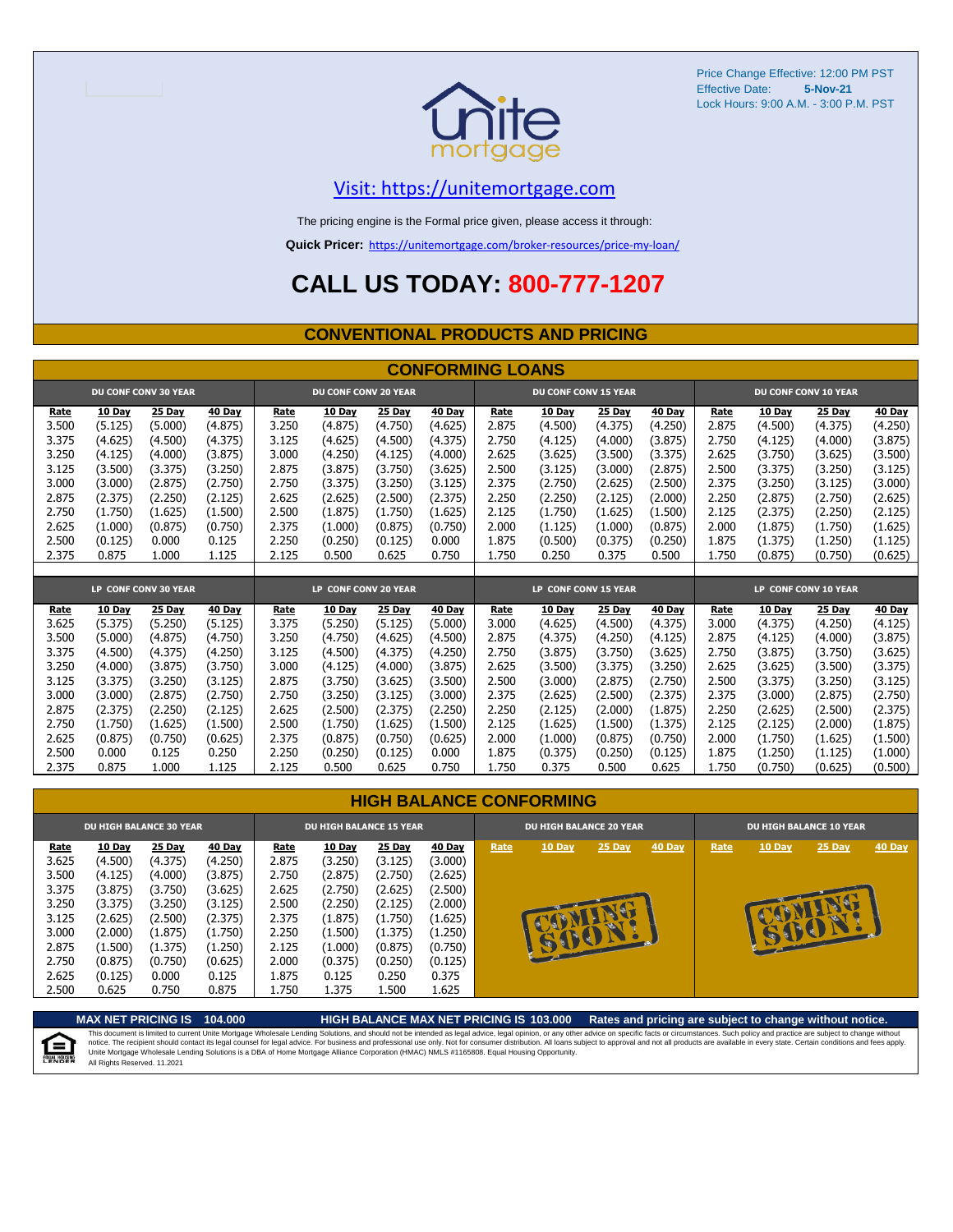

#### [V](https://unitemortgage.com/)isit: https://unitemortgage.com

The pricing engine is the Formal price given, please access it through:

**Quick Pricer:** [https://un](https://unitemortgage.com/broker-resources/price-my-loan/)itemortgage.com/broker-resources/price-my-loan/

## **CALL US TODAY: 800-777-1207**

|             | <b>HOME AFFORDABLE PRODUCTS</b> |               |               |       |                                          |               |               |                          |               |               |               |                                       |        |             |               |
|-------------|---------------------------------|---------------|---------------|-------|------------------------------------------|---------------|---------------|--------------------------|---------------|---------------|---------------|---------------------------------------|--------|-------------|---------------|
|             | <b>DU HOMEREADY 30 YEAR</b>     |               |               |       | <b>DU HOMEREADY HIGH BALANCE 30 YEAR</b> |               |               | LP HOME POSSIBLE 30 YEAR |               |               |               | LP HOME POSSIBLE HIGH BALANCE 30 YEAR |        |             |               |
| <u>Rate</u> | <b>10 Day</b>                   | <b>25 Day</b> | <b>40 Day</b> | Rate  | <b>10 Day</b>                            | <b>25 Day</b> | <b>40 Day</b> | Rate                     | <b>10 Day</b> | <b>25 Day</b> | <b>40 Day</b> | Rate                                  | 10 Day | 25 Day      | <b>40 Day</b> |
| 3.500       | (4.875)                         | (4.750)       | (4.625)       | 3.625 | (4.625)                                  | (4.500)       | (4.375)       | 3.500                    | (5.000)       | (4.875)       | (4.750)       |                                       |        |             |               |
| 3.375       | (4.375)                         | (4.250)       | (4.125)       | 3.500 | (4.250)                                  | (4.125)       | (4.000)       | 3.375                    | (4.500)       | (4.375)       | (4.250)       |                                       |        |             |               |
| 3.250       | (3.875)                         | (3.750)       | (3.625)       | 3.375 | (3.750)                                  | (3.625)       | (3.500)       | 3.250                    | (4.000)       | (3.875)       | (3.750)       |                                       |        |             |               |
| 3.125       | (3.125)                         | (3.000)       | (2.875)       | 3.250 | (3.125)                                  | (3.000)       | (2.875)       | 3.125                    | (3.250)       | (3.125)       | (3.000)       |                                       |        | <b>TANK</b> |               |
| 3.000       | (2.750)                         | (2.625)       | (2.500)       | 3.125 | (2.625)                                  | (2.500)       | (2.375)       | 3.000                    | (2.750)       | (2.625)       | (2.500)       |                                       |        | w           |               |
| 2.875       | (2.125)                         | (2.000)       | (1.875)       | 3.000 | (2.125)                                  | (2.000)       | (1.875)       | 2.875                    | (2.250)       | (2.125)       | (2.000)       |                                       | B      | SOON        |               |
| 2.750       | (1.500)                         | (1.375)       | (1.250)       | 2.875 | (1.500)                                  | (1.375)       | (1.250)       | 2.750                    | (1.500)       | (1.375)       | (1.250)       |                                       |        |             |               |
| 2.625       | (0.750)                         | (0.625)       | (0.500)       | 2.750 | (0.875)                                  | (0.750)       | (0.625)       | 2.625                    | (0.750)       | (0.625)       | (0.500)       |                                       |        |             |               |
| 2.500       | 0.125                           | 0.250         | 0.375         | 2.625 | (0.125)                                  | 0.000         | 0.125         | 2.500                    | 0.250         | 0.375         | 0.500         |                                       |        |             |               |
| 2.375       | 1.000                           | 1.125         | 1.250         | 2.500 | 0.625                                    | 0.750         | 0.875         | 2.375                    | 1.250         | 1.375         | L.500         |                                       |        |             |               |

|                                                    | <b>HOME READY AND HOMEPOSSIBLE CAP LIMITS</b> |      |      |      |       |       |       |                                                                                                  |       |  |  |  |  |
|----------------------------------------------------|-----------------------------------------------|------|------|------|-------|-------|-------|--------------------------------------------------------------------------------------------------|-------|--|--|--|--|
|                                                    |                                               |      |      |      |       |       |       | LTV <=60 60.01 - 65 65.01 - 70 70.01 - 75 75.01 - 80 80.01 - 85 85.01 - 90 90.01 - 95 95.01 - 97 |       |  |  |  |  |
| HomeReady/Home Possible FICO >=680 Adjustment Caps | .500                                          | .500 | .500 | .500 | 1.500 | 0.000 | 0.000 | 0.000                                                                                            | 0.000 |  |  |  |  |
| HomeReady/Home Possible FICO <680 Adiustment Caps  | .500                                          | .500 | .500 | .500 | 1.500 | .500  | .500  | .500                                                                                             | 1.500 |  |  |  |  |

E

MAX NET PRICING IS 103.000 Rates and pricing are subject to change without notice.<br>This document is limited to current Unite Mortgage Wholesale Lending Solutions, and should not be intended as legal advice, legal opinion, All Rights Reserved. 11.2021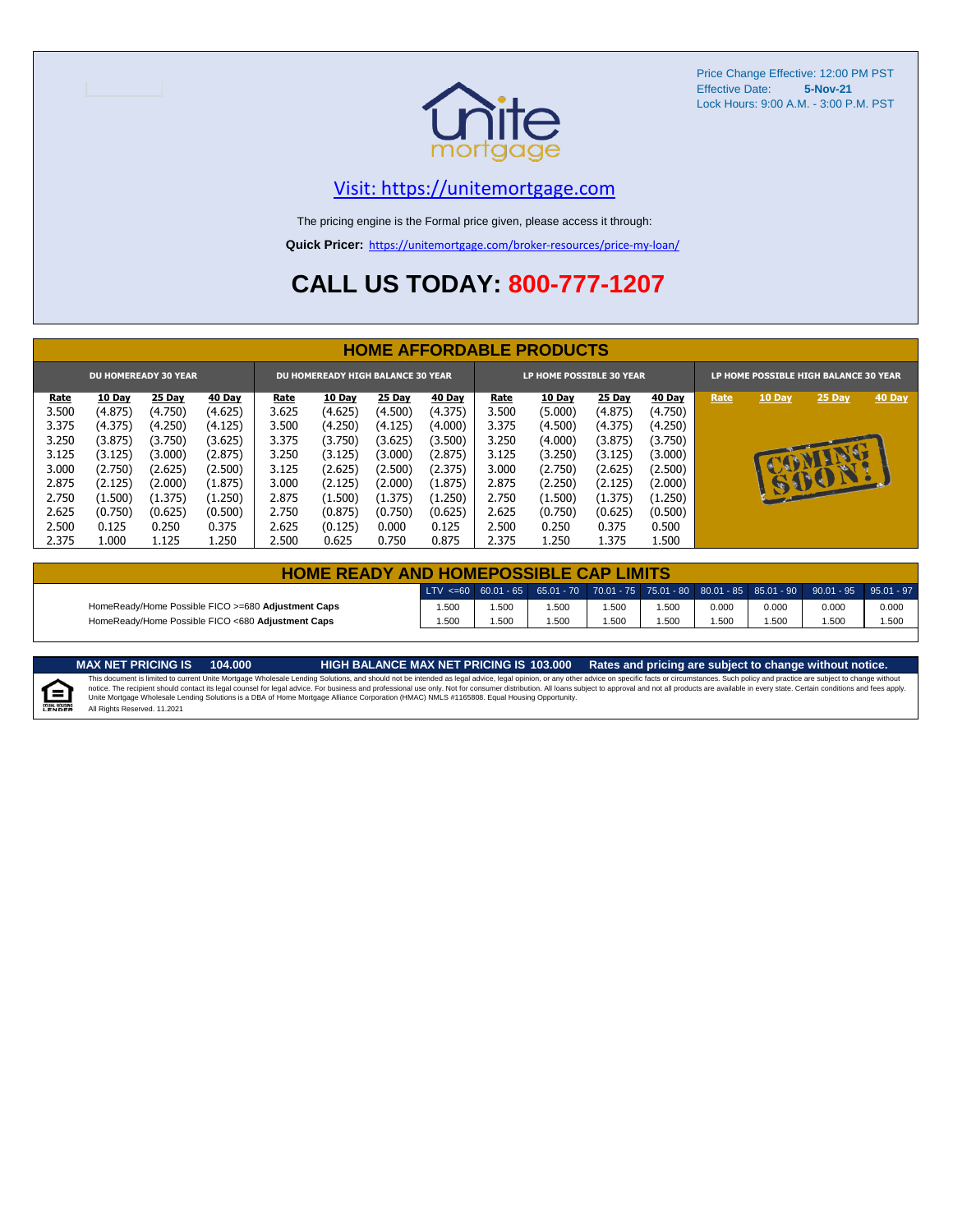

#### [V](https://unitemortgage.com/)isit: https://unitemortgage.com

The pricing engine is the Formal price given, please access it through:

**Quick Pricer:** [https://un](https://unitemortgage.com/broker-resources/price-my-loan/)itemortgage.com/broker-resources/price-my-loan/

## **CALL US TODAY: 800-777-1207**

|                                                                       | <b>CONVENTIONAL PRICING ADJUSTMENTS</b>                                                |                                   |                                                   |              |              |              |                    |              |                                          |              |
|-----------------------------------------------------------------------|----------------------------------------------------------------------------------------|-----------------------------------|---------------------------------------------------|--------------|--------------|--------------|--------------------|--------------|------------------------------------------|--------------|
| Credit Score / LTV                                                    | Loan Terms > 15 years                                                                  | $LTV \le 60$                      | $60.01 - 70$                                      | $70.01 - 75$ | $75.01 - 80$ | $80.01 - 85$ | $85.01 - 90$       | $90.01 - 95$ | $95.01 - 97$                             | >97.00%      |
| $740+$                                                                |                                                                                        | 0.000                             | 0.250                                             | 0.250        | 0.500        | 0.250        | 0.250              | 0.250        | 0.750                                    | 0.750        |
| 720 - 739                                                             |                                                                                        | 0.000                             | 0.250                                             | 0.500        | 0.750        | 0.500        | 0.500              | 0.500        | 1.000                                    | 1.000        |
| 700 - 719                                                             |                                                                                        | 0.000                             | 0.500                                             | 1.000        | 1.250        | 1.000        | 1.000              | 1.000        | 1.500                                    | 1.500        |
| 680 - 699                                                             |                                                                                        | 0.000                             | 0.500                                             | 1.250        | 1.750        | 1.500        | 1.250              | 1.250        | 1.500                                    | 1.500        |
| 660 - 679                                                             |                                                                                        | 0.000                             | 1.000                                             | 2.250        | 2.750        | 2.750        | 2.250              | 2.250        | 2.250                                    | 2.250        |
| 640 - 659                                                             |                                                                                        | 0.500                             | 1.250                                             | 2.750        | 3.000        | 3.250        | 2.750              | 2.750        | 2.750                                    | 2.750        |
| 620-639                                                               |                                                                                        | 0.500                             | 1.500                                             | 3.000        | 3.000        | 3.250        | 3.250              | 3.250        | 3.500                                    | 3.500        |
|                                                                       | Cash Out (Ex. Student Loan Only) All Loan Terms. Cumulative with above adjust.         | $LTV \le 60$                      | $60.01 - 70$                                      | $70.01 - 75$ | $75.01 - 80$ |              |                    |              |                                          |              |
| 740+                                                                  |                                                                                        | 0.375                             | 0.625                                             | 0.625        | 0.875        |              |                    |              |                                          |              |
| 720 - 739                                                             |                                                                                        | 0.375                             | 1.000                                             | 1.000        | 1.125        |              |                    |              |                                          |              |
| 700 - 719                                                             |                                                                                        | 0.375                             | 1.000                                             | 1.000        | 1.125        |              |                    |              |                                          |              |
| 680 - 699                                                             |                                                                                        | 0.375                             | 1.125                                             | 1.125        | 1.750        |              |                    |              |                                          |              |
| 660 - 679                                                             |                                                                                        | 0.625                             | 1.125                                             | 1.125        | 1.875        |              |                    |              |                                          |              |
| 640 - 659                                                             |                                                                                        | 0.625                             | 1.625                                             | 1.625        | 2.625        |              |                    |              |                                          |              |
| 620 - 639                                                             |                                                                                        | 0.625                             | 1.625                                             | 1.625        | 3.125        |              |                    |              |                                          |              |
| Other Price Adjustments<br>All Loan Terms                             | Cumulative with above adjustments                                                      | $LTV \le 60$                      | $60.01 - 65$                                      | $65.01 - 70$ | $70.01 - 75$ | $75.01 - 80$ | $80.01 - 85$       | $85.01 - 90$ | $90.01 - 95$                             | $95.01 - 97$ |
| High Balance Purchase and R/T Refinance                               |                                                                                        | 0.250                             | 0.250                                             | 0.250        | 0.250        | 0.250        | 0.250              | 0.250        | 0.250                                    | <b>NA</b>    |
| High Balance Cash-Out Refinance                                       |                                                                                        | 1.000                             | 1.000                                             | 1.000        | 1.000        | 1.000        | <b>NA</b>          | <b>NA</b>    | <b>NA</b>                                | <b>NA</b>    |
| High Balance ARMs (Adjustment Based on CLTV)                          |                                                                                        | 0.750                             | 0.750                                             | 0.750        | 0.750        | 1.500        | 1.500              | 1.500        | 1.500                                    | <b>NA</b>    |
| <b>ARMs</b>                                                           |                                                                                        | 0.000                             | 0.000                                             | 0.000        | 0.000        | 0.000        | 0.000              | 0.000        | 0.250                                    | <b>NA</b>    |
| HomeReady/Home Possible FICO >=680 Adjustment Caps                    |                                                                                        | 1.500                             | 1.500                                             | 1.500        | 1.500        | 1.500        | 0.000              | 0.000        | 0.000                                    | 0.000        |
| HomeReady/Home Possible FICO <680 Adjustment Caps                     |                                                                                        | 1.500                             | 1.500                                             | 1.500        | 1.500        | 1.500        | 1.500              | 1.500        | 1.500                                    | 1.500        |
| <b>Investment Properties</b>                                          |                                                                                        | 4.125                             | 4.125                                             | 4.125        | 4.125        | 5.375        | 6.125              | 6.125        | 6.125                                    | 6.125        |
| Second Home                                                           |                                                                                        | 5.000                             | 5.000                                             | 5.000        | 5.000        | 5.000        | 5.000              | 5.000        | 5.000                                    | 5.000        |
| Manufactured home                                                     |                                                                                        | 0.500                             | 0.500                                             | 0.500        | 0.500        | 0.500        | 0.500              | 0.500        | 0.500                                    | 0.500        |
| 2-4 Unit Properties (3-4 unit max LTV is 75% (DU) and 80% (LP))       |                                                                                        | 1.000                             | 1.000                                             | 1.000        | 1.000        | 1.000        | 1.000              | <b>NA</b>    | <b>NA</b>                                | <b>NA</b>    |
| Condos - Loan Terms > 15Y (does not apply to Detached building types) |                                                                                        | 0.000                             | 0.000                                             | 0.000        | 0.000        | 0.750        | 0.750              | 0.750        | 0.750                                    | 0.750        |
|                                                                       | Escrow Waiver (LTV >80% not available in NM, LTV >90% does not apply to HB Nationwide) | 0.000                             | 0.000                                             | 0.000        | 0.000        | 0.000        | 0.000              | 0.000        | 0.000                                    | <b>NA</b>    |
| UW Waiver Fee (ALL LTV) - based on loan size                          |                                                                                        |                                   |                                                   |              |              |              |                    |              |                                          |              |
|                                                                       |                                                                                        |                                   |                                                   |              |              |              |                    |              |                                          |              |
|                                                                       | <b>ALL SUBORDINATE FINANCING .375%</b>                                                 |                                   |                                                   |              |              |              |                    |              |                                          |              |
| <b>LTV Range</b>                                                      | <b>CLTV Range</b>                                                                      |                                   | Credit Score < 720                                |              |              |              | Credit Score > 720 |              |                                          |              |
| $\leq 65.00\%$                                                        | $80.01\% - 95.00\%$                                                                    |                                   | 0.500                                             |              |              |              | 0.250              |              |                                          |              |
| 65.01% - 75.00%                                                       | $80.01\% - 95.00\%$                                                                    |                                   | 0.750                                             |              |              |              | 0.500              |              |                                          |              |
| 75.01% - 95.00%                                                       | $90.01\% - 95.00\%$                                                                    |                                   | 1.000                                             |              |              |              | 0.750              |              |                                          |              |
| 75.01% - 90.00%                                                       | 76.01% - 90.00%                                                                        |                                   | 1.000                                             |              |              |              | 0.750              |              |                                          |              |
| ≤ 95.00%                                                              | 95.01% - 97.00%                                                                        |                                   | 1.500                                             |              |              |              | 1.500              |              |                                          |              |
|                                                                       | <b>LOCK EXTENSIONS - RELOCKS - OTHER CHANGES</b>                                       |                                   |                                                   |              |              |              |                    |              |                                          |              |
|                                                                       |                                                                                        |                                   |                                                   |              |              |              |                    |              |                                          |              |
|                                                                       | .03/day                                                                                |                                   | <b>Lock Extensions:</b>                           |              |              |              |                    |              |                                          |              |
| 1-4 days<br>5 days                                                    | 0.125                                                                                  |                                   |                                                   |              |              |              |                    |              | 10 Day Lock Expires: 11/15/21            |              |
|                                                                       | 0.187                                                                                  |                                   |                                                   |              |              |              |                    |              | 25 Day Lock Expires: 11/30/21            |              |
| 7 days<br>10 days                                                     | 0.250                                                                                  |                                   |                                                   |              |              |              |                    |              | 40 Day Lock Expires: 12/15/21            |              |
| 15 days                                                               | 0.375                                                                                  |                                   |                                                   |              |              |              |                    |              |                                          |              |
| <b>Relocks:</b>                                                       | <b>Other Changes:</b>                                                                  |                                   |                                                   |              |              |              |                    |              |                                          |              |
| Worse Case pricing plus additional .250 hit                           | Loan Program                                                                           |                                   | Worse Case if moving into different delivery type |              |              |              |                    |              |                                          |              |
|                                                                       | Rate Change                                                                            | Not subject to worse case pricing |                                                   |              |              |              |                    |              | Locks expiring on a non business day are |              |
|                                                                       |                                                                                        |                                   |                                                   |              |              |              |                    |              | good through the following business day. |              |

APOR: 15/20 YR.: 2.500% 1 YR CMT: 0.120% **MAX NET PRICING IS 104.000 Rates and prices are subject to change without notice.** 25/30 YR.: 2.960% 1 YR Libor: 0.360% This document is limited to current Unite Mortgage Wholesale Lending Solutions, and should not be intended as legal advice, legal opinion, or any other advice on specific facts or circumstances. Such policy and practice ar  $\equiv$ **EQUAL HOUSING** All Rights Reserved. 11.2021